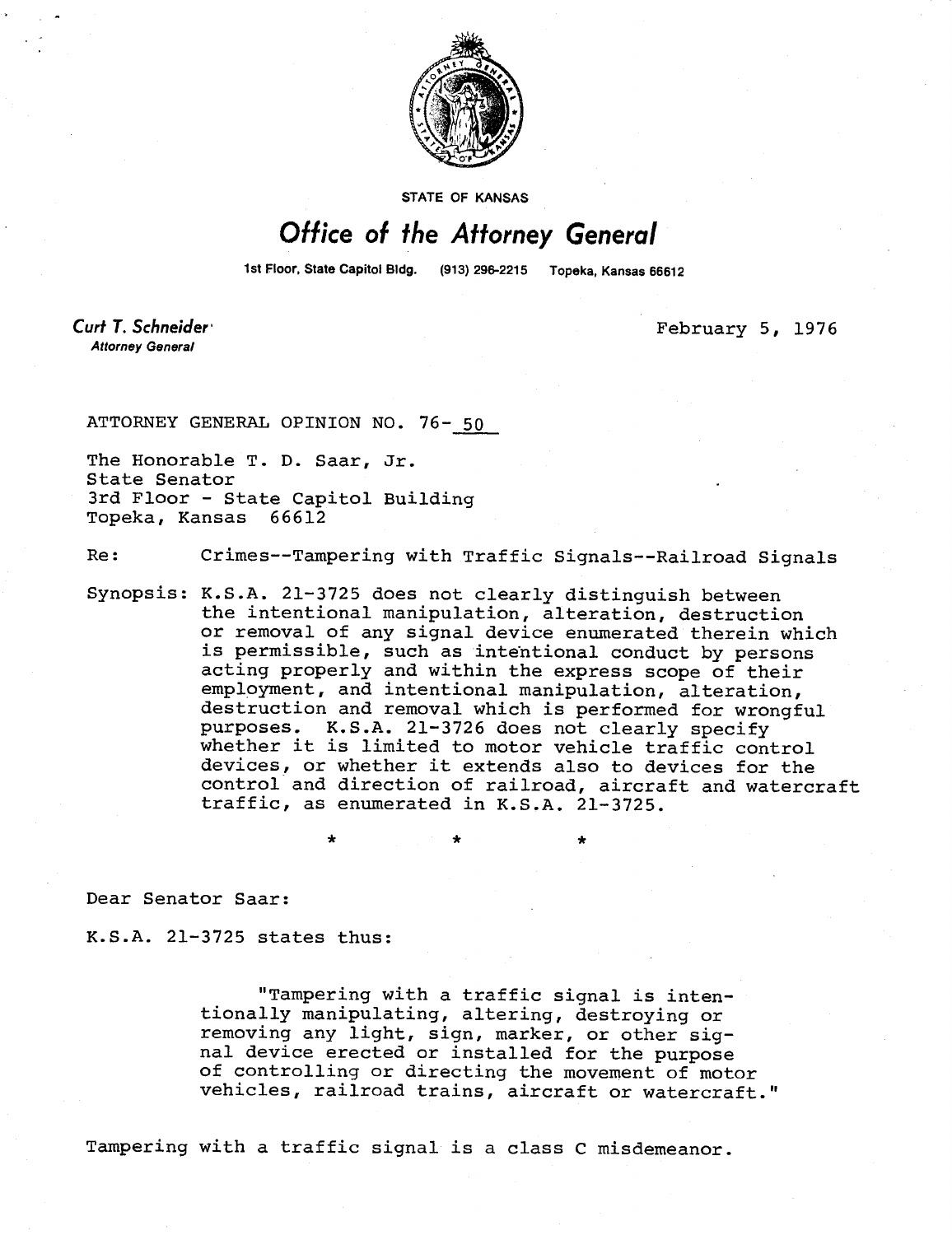The Honorable T. D. Saar, Jr. Page Two February 5, 1976

K.S.A. 21-3726 states thus:

"Aggravated tampering with a traffic signal is tampering with a traffic signal which results or could result in a traffic accident causing the death or great bodily injury of any person."

Aggravated tampering with a traffic signal is a class E felony.

You advise that it has been brought to your attention that certain railroad officials have been reported to have tampered with railroad signal devices, altering them, removing lights and lenses, thereby creating false indications. You inquire whether any person, including a railroad official, is in violation of one or both of these statutes if he tampers with a traffic signal by manipulating, altering, destroying or removing any light, sign, marker, railroad switching device or other signal device erected or installed for the purpose of controlling or directing the movement of motor vehicles, railroad trains, aircraft or watercraft.

Obviously, in the course of employment, it may be the duty of railroad officials and employees to manipulate such devices in order to control and direct railroad traffic. K.S.A. 21-3725 does not specifically define the prohibited conduct in such a fashion to distinguish intentional manipulation, alteration, or removal of a signal device in the course of employment and for the express purpose of controlling and directing traffic, from improper intentional manipulation, alteration or removal of such devices.

K.S.A. 21-3726 defines the offense of aggravated tampering with a traffic signal only with reference to traffic signals. K.S.A. 8-1478, of the Uniform Act Regulating Traffic on Highways, defines the term "traffic-control signal" as

> "any device, whether manually, electrically or mechanically operated, by which traffic is alternatively directed to stop and permitted to proceed."

It is not clear whether K.S.A. 21-3726 extends to lights, signs, markers and other signal devices which are erected or installed for the purpose of directing motor vehicle traffic only, or whether